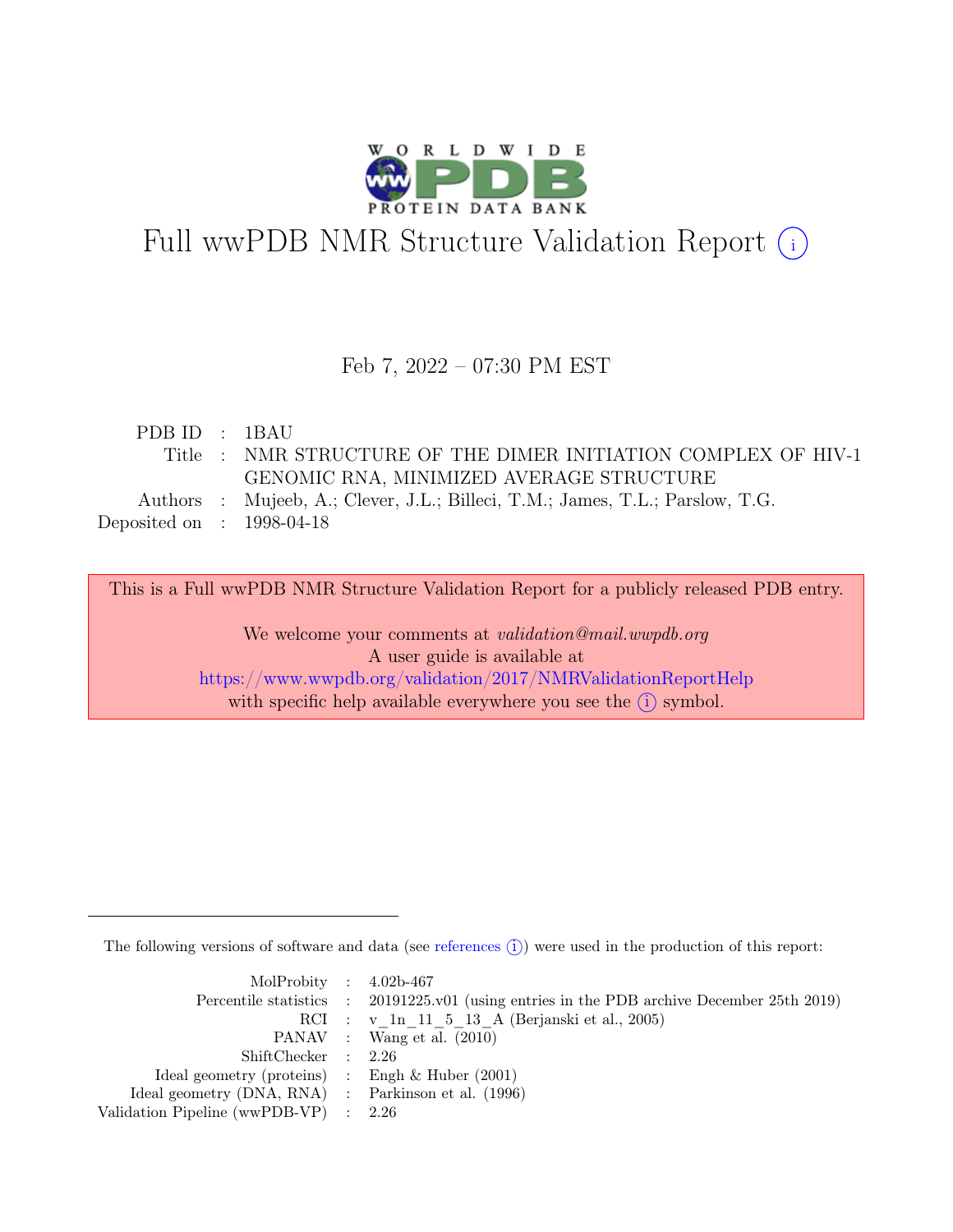## 1 Overall quality at a glance  $(i)$

The following experimental techniques were used to determine the structure: SOLUTION NMR

The overall completeness of chemical shifts assignment was not calculated.

Percentile scores (ranging between 0-100) for global validation metrics of the entry are shown in the following graphic. The table shows the number of entries on which the scores are based.

| Metric                                             | <b>Percentile Ranks</b> |                               | Value         |  |  |
|----------------------------------------------------|-------------------------|-------------------------------|---------------|--|--|
| RNA backbone                                       |                         |                               | 0.66          |  |  |
| Worse                                              |                         |                               | <b>Better</b> |  |  |
| Percentile relative to all structures              |                         |                               |               |  |  |
| <b>I</b> Percentile relative to all NMR structures |                         |                               |               |  |  |
|                                                    | Whole archive           | NMR archive                   |               |  |  |
| Metric                                             | $\#$ Entries)           | $\hat{}'\# \mathrm{Entries})$ |               |  |  |

RNA backbone | 4643 | 676

The table below summarises the geometric issues observed across the polymeric chains and their fit to the experimental data. The red, orange, yellow and green segments indicate the fraction of residues that contain outliers for  $>=3, 2, 1$  and 0 types of geometric quality criteria. A cyan segment indicates the fraction of residues that are not part of the well-defined cores, and a grey segment represents the fraction of residues that are not modelled. The numeric value for each fraction is indicated below the corresponding segment, with a dot representing fractions  $\langle=5\%$ 

| Mol | Chain   Length $\perp$ | Quality of chain |  |  |  |
|-----|------------------------|------------------|--|--|--|
|     | ഹ                      | 100%             |  |  |  |
|     | ഹ                      | 100%             |  |  |  |

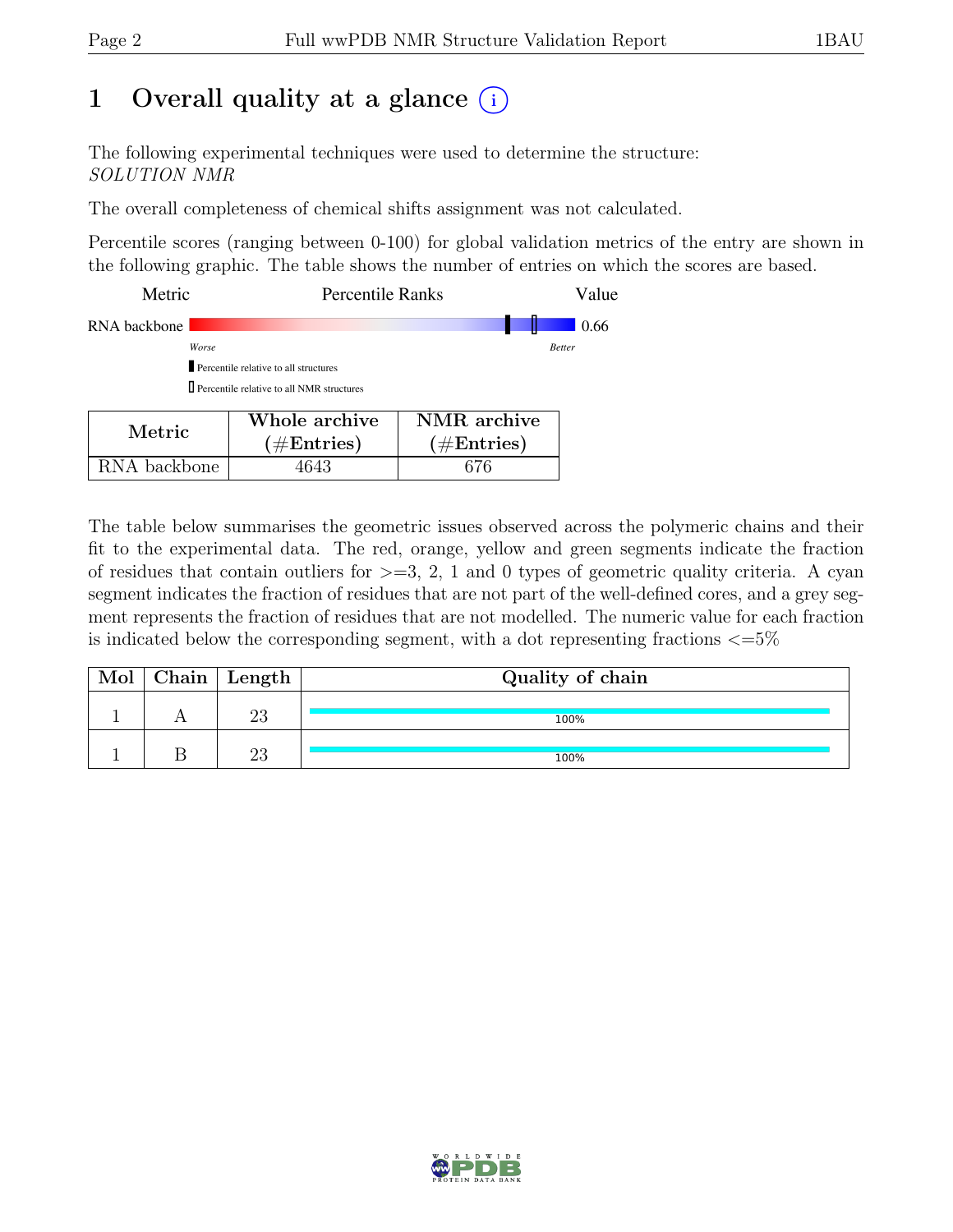## 2 Ensemble composition and analysis  $(i)$

This entry contains 1 models. Identification of well-defined residues and clustering analysis are not possible.

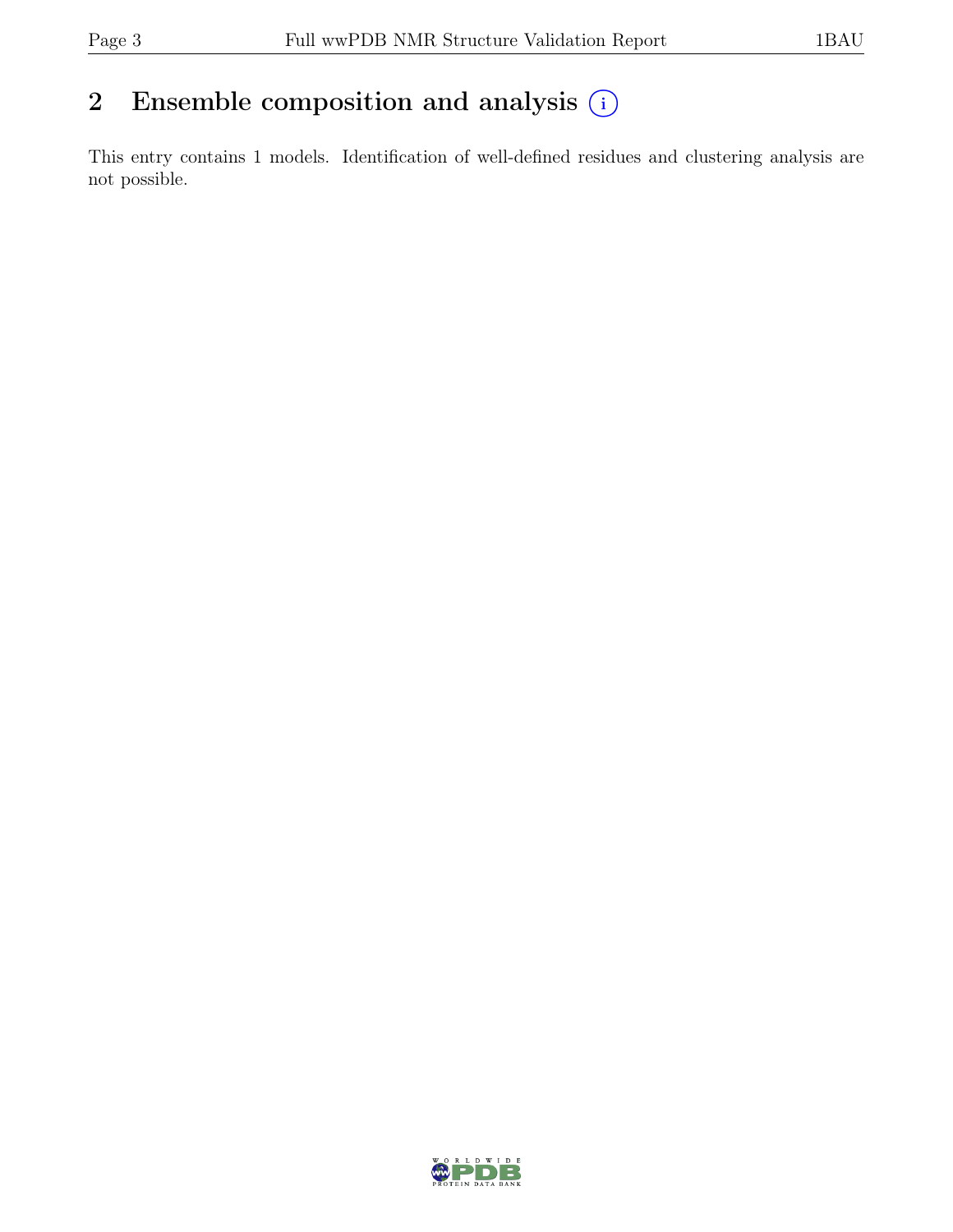## 3 Entry composition  $(i)$

There is only 1 type of molecule in this entry. The entry contains 1486 atoms, of which 504 are hydrogens and 0 are deuteriums.

|  |  | Mol   Chain   Residues | Atoms           |                   |                   |  | Trace |  |
|--|--|------------------------|-----------------|-------------------|-------------------|--|-------|--|
|  |  | 23                     | Total C H N O P |                   |                   |  |       |  |
|  |  |                        | 743             | 220 252 92 157 22 |                   |  |       |  |
|  |  | 23                     | Total C H N O   |                   |                   |  |       |  |
|  |  |                        | 743             |                   | 220 252 92 157 22 |  |       |  |

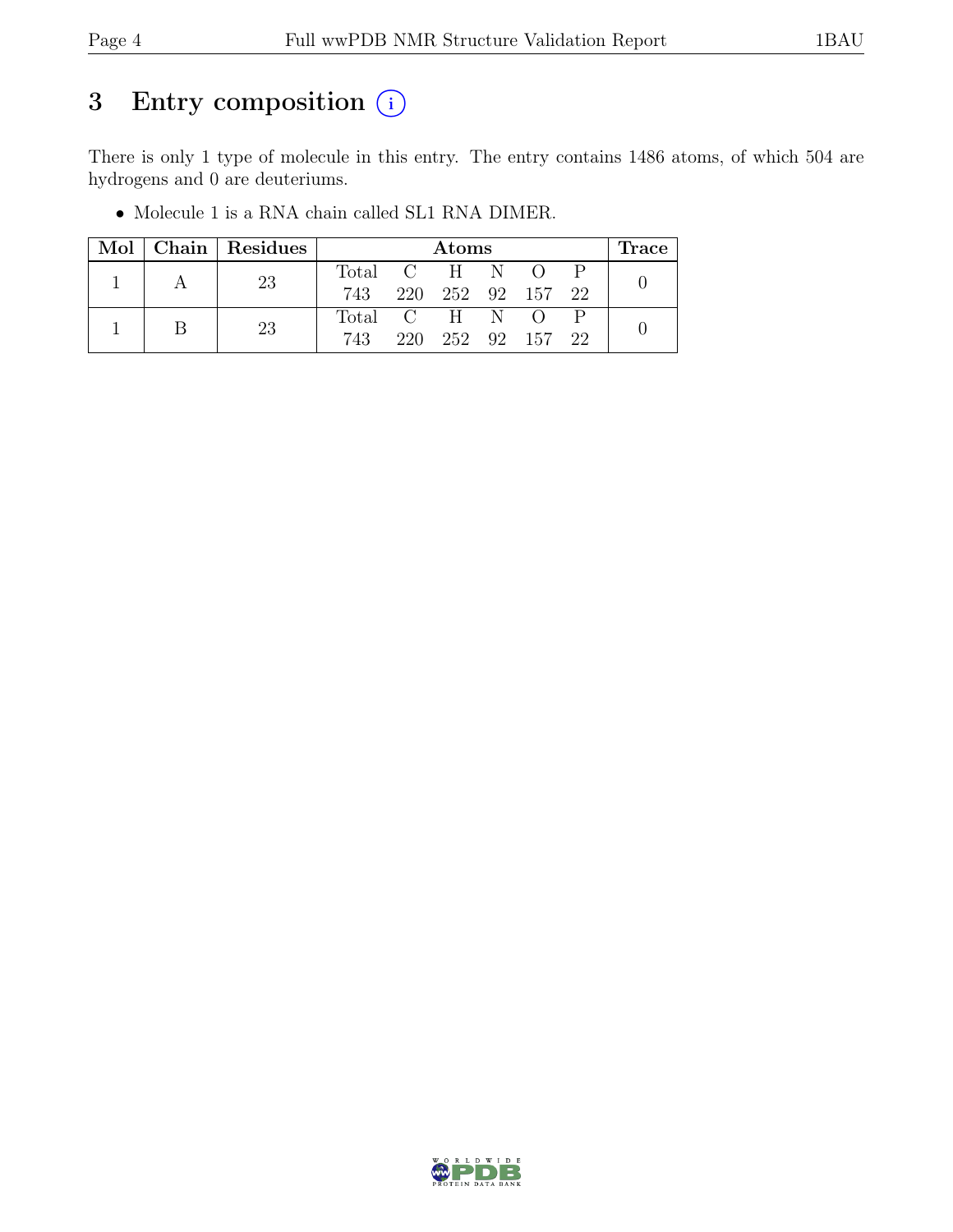## 4 Residue-property plots (i)

These plots are provided for all protein, RNA, DNA and oligosaccharide chains in the entry. The first graphic is the same as shown in the summary in section 1 of this report. The second graphic shows the sequence where residues are colour-coded according to the number of geometric quality criteria for which they contain at least one outlier: green  $= 0$ , yellow  $= 1$ , orange  $= 2$  and red  $=$ 3 or more. Stretches of 2 or more consecutive residues without any outliers are shown as green connectors. Residues which are classified as ill-defined in the NMR ensemble, are shown in cyan with an underline colour-coded according to the previous scheme. Residues which were present in the experimental sample, but not modelled in the final structure are shown in grey.

• Molecule 1: SL1 RNA DIMER

| Chain A:                                                 | 100% |
|----------------------------------------------------------|------|
| ನ ನಿ ನಿ<br>s 8 8 4 4 5 6 4 4 8 6 9 7 8 9 9 4 6 6 7 8 9 8 |      |
| $\bullet$ Molecule 1: SL1 RNA DIMER                      |      |
| Chain B:                                                 | 100% |
| 588348558855555555555<br>$O + N$<br>₽                    |      |

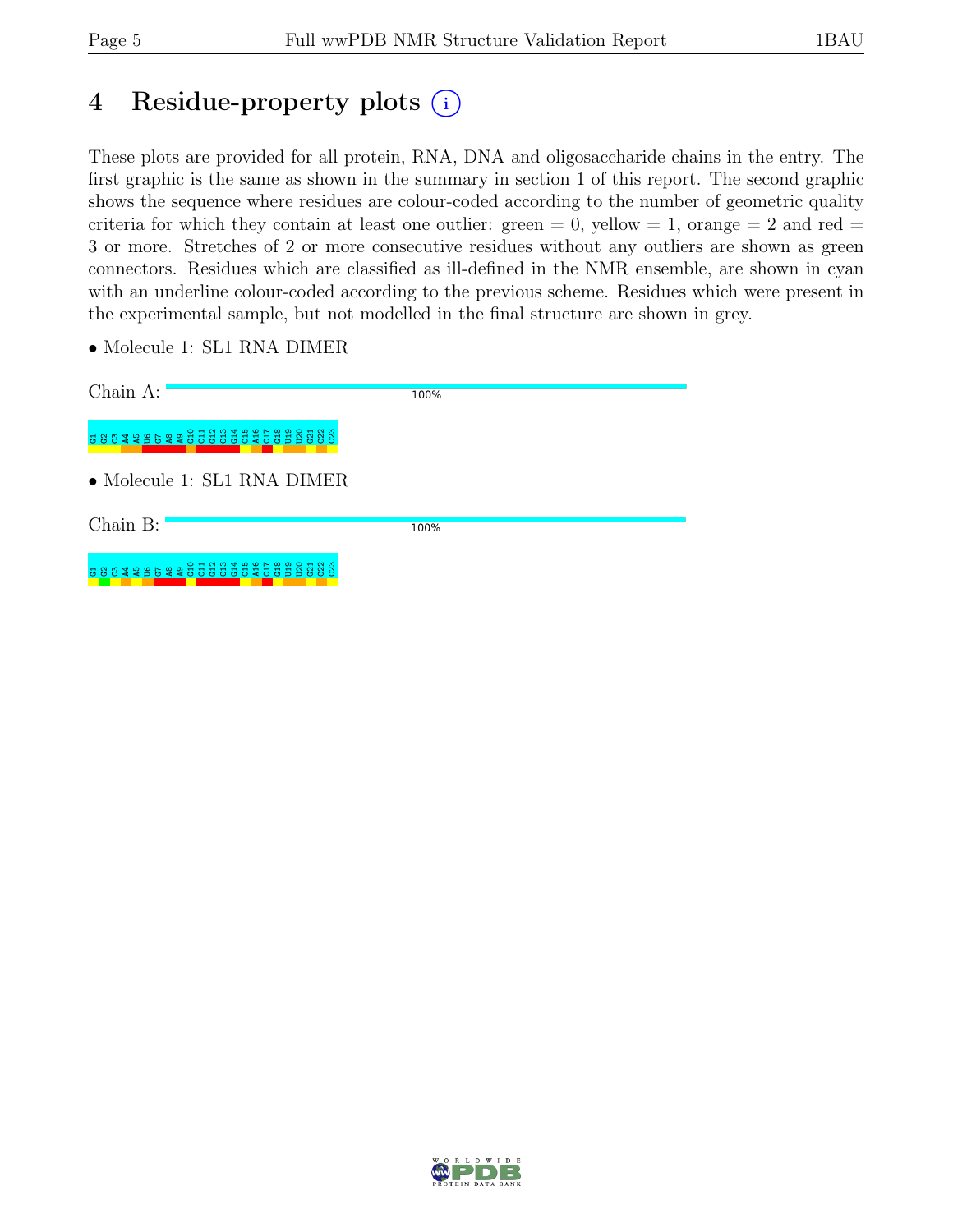## 5 Refinement protocol and experimental data overview  $(i)$

The models were refined using the following method: ?.

Of the 34 calculated structures, 1 were deposited, based on the following criterion: LOWEST NMR CONSTRAINT VIOLATIONS AND LOWEST AMBER ENERGY..

The following table shows the software used for structure solution, optimisation and refinement.

| Software name   Classification |                    | <b>Version</b> |
|--------------------------------|--------------------|----------------|
| <b>DYANA</b>                   | refinement         |                |
| <b>DYANA</b>                   | structure solution |                |
| Amber                          | structure solution |                |

No chemical shift data was provided.

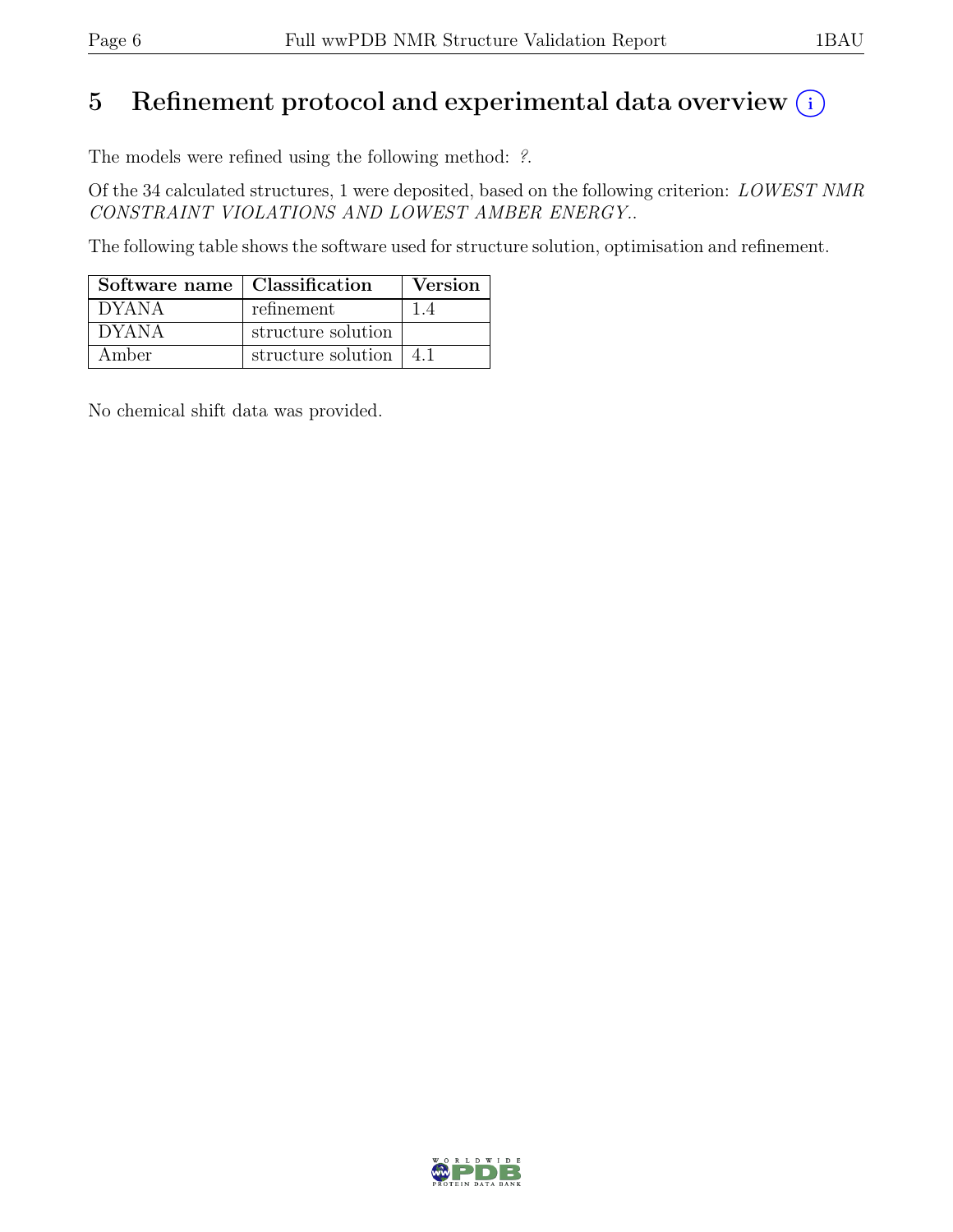## 6 Model quality  $(i)$

### 6.1 Standard geometry  $(i)$

There are no covalent bond-length or bond-angle outliers.

There are no bond-length outliers.

There are no bond-angle outliers.

There are no chirality outliers.

There are no planarity outliers.

#### 6.2 Too-close contacts  $(i)$

In the following table, the Non-H and H(model) columns list the number of non-hydrogen atoms and hydrogen atoms in each chain respectively. The H(added) column lists the number of hydrogen atoms added and optimized by MolProbity. The Clashes column lists the number of clashes averaged over the ensemble.

|  | Mol   Chain   Non-H   $H (model)$   $H (added)$   Clashes |  |
|--|-----------------------------------------------------------|--|
|  |                                                           |  |
|  |                                                           |  |
|  |                                                           |  |

The all-atom clashscore is defined as the number of clashes found per 1000 atoms (including hydrogen atoms). The all-atom clashscore for this structure is -.

There are no clashes.

### 6.3 Torsion angles (i)

#### 6.3.1 Protein backbone  $(i)$

There are no protein molecules in this entry.

#### 6.3.2 Protein sidechains  $(i)$

There are no protein molecules in this entry.

#### 6.3.3 RNA  $(i)$

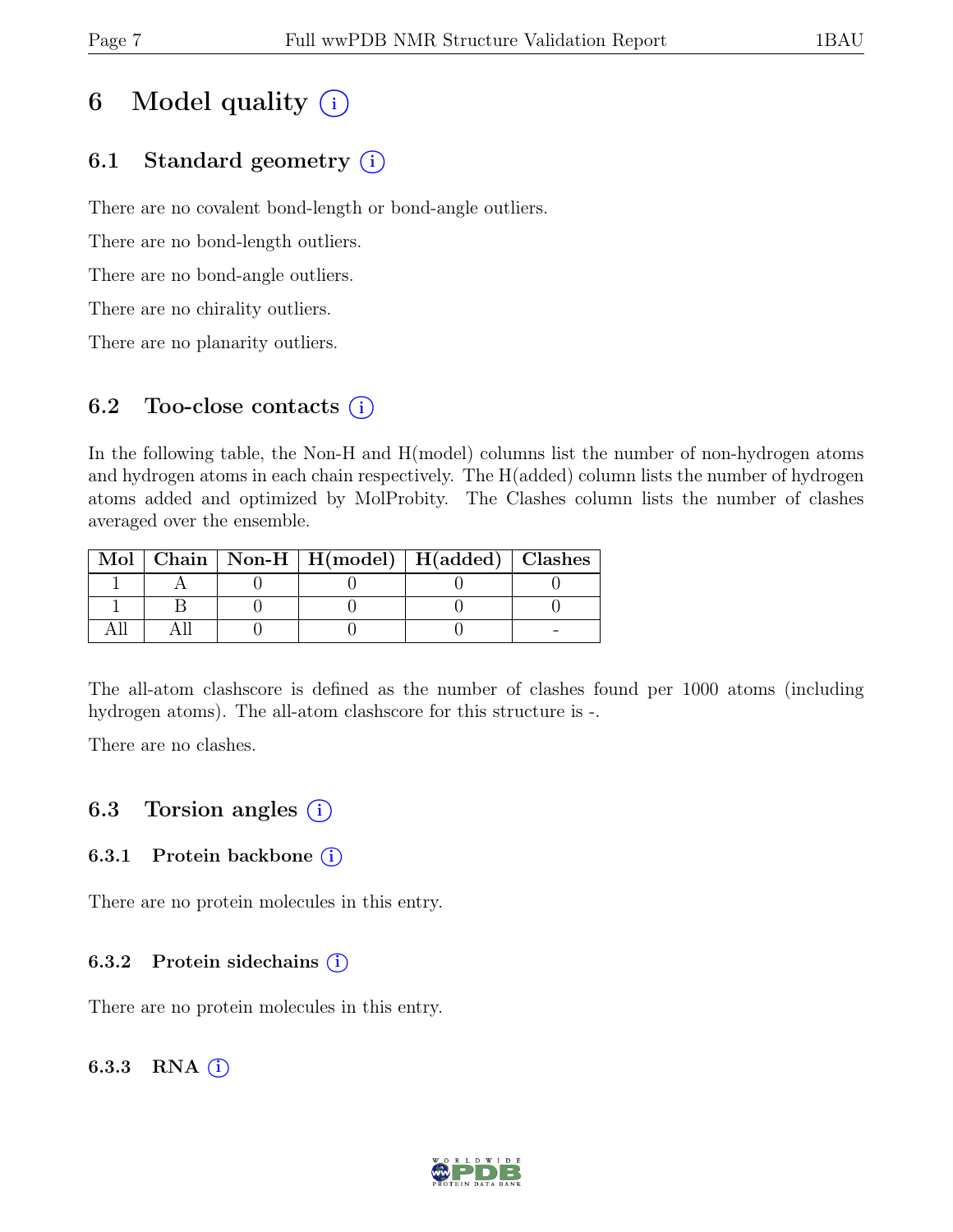| Mol | ${\rm Chain}$ | Analysed       | Backbone Outliers   Pucker Outliers |         | Suiteness |
|-----|---------------|----------------|-------------------------------------|---------|-----------|
|     |               | $22/23$ (96\%) | $(0\%)$                             | $(0\%$  | 0.66      |
|     |               | $22/23$ (96\%) | $0(0\%)$                            | $(0\%)$ | 0.66      |
|     |               | $44/46$ (96\%) | $(0\%)$                             | $(0\%$  | 0.66      |

The overall RNA backbone suiteness is 0.66.

There are no RNA backbone outliers to report.

There are no RNA pucker outliers to report.

#### 6.4 Non-standard residues in protein, DNA, RNA chains (i)

There are no non-standard protein/DNA/RNA residues in this entry.

#### 6.5 Carbohydrates  $(i)$

There are no monosaccharides in this entry.

### 6.6 Ligand geometry  $(i)$

There are no ligands in this entry.

#### 6.7 Other polymers  $(i)$

There are no such molecules in this entry.

### 6.8 Polymer linkage issues (i)

There are no chain breaks in this entry.